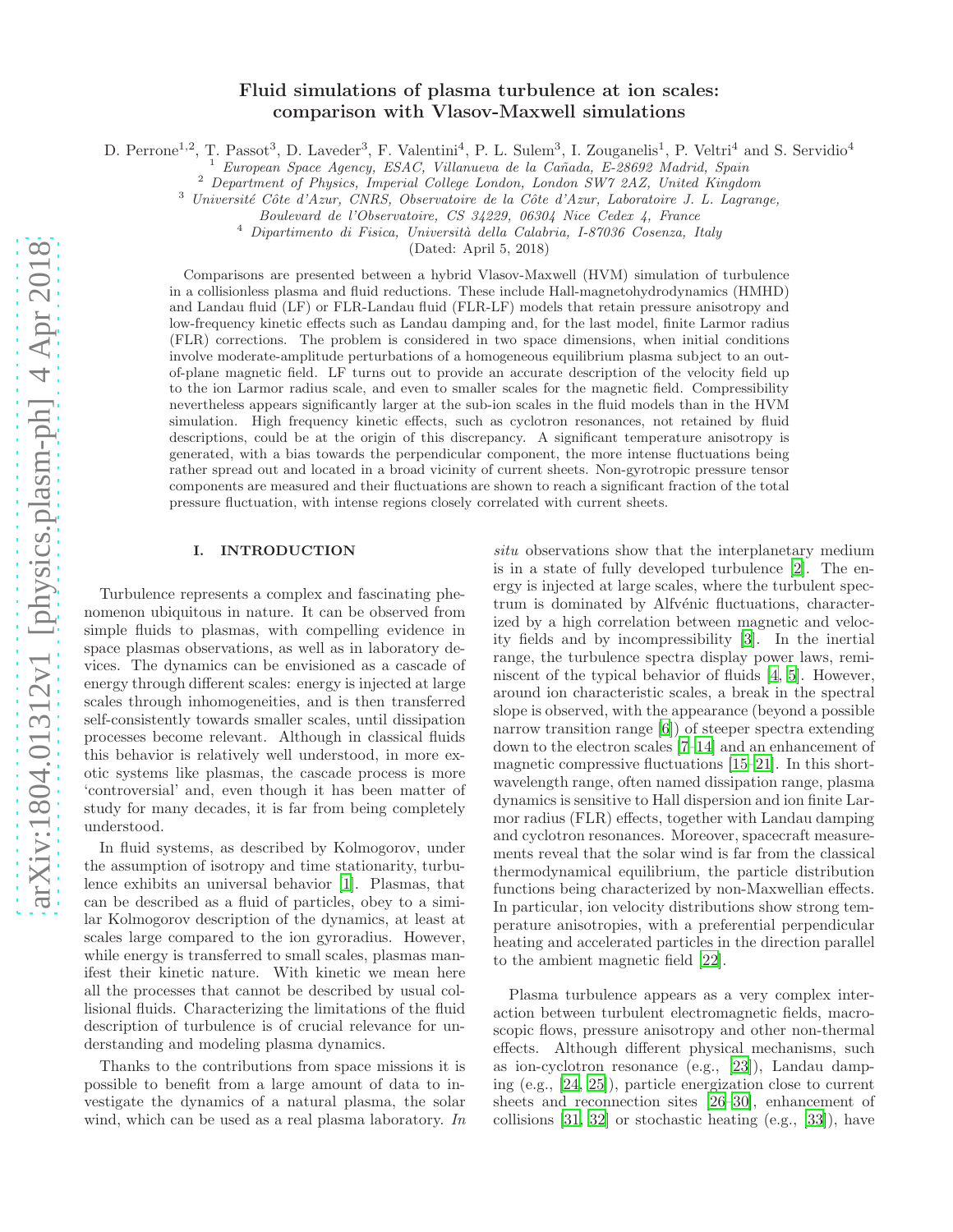been proposed to explain in situ observations, the role of dissipation in collisionless plasmas is still not well understood.

Nowadays numerical simulations represent an indispensable tool to understand the nonlinear dynamics of plasma behavior in different environments. Due to the large time scale separation between ion and electron dynamics, simulations that can cover the whole range of scales of a plasma system are very challenging. Such fully kinetic simulations are not really feasible with the available computational resources, and certain sets of approximations are needed.

In the study of solar wind turbulence, different numerical models have been used, with vastly different assumptions and numerical schemes. The simplest fluidlike approach is given by magnetohydrodynamics (MHD) (e.g., [\[34\]](#page-13-10)) and all the related models that include different corrections and/or asymptotics, such as reduced MHD (e.g., [\[35\]](#page-13-11)), Hall MHD (e.g., [\[36\]](#page-13-12)), electron MHD (e.g., [\[37](#page-13-13)[–39\]](#page-13-14)), electron reduced MHD (e.g., [\[25\]](#page-13-4)). Other fluid-like approaches include Landau fluid (e.g., [\[40\]](#page-13-15)) and FLR-Landau fluids ([\[41\]](#page-13-16) and references therein). A simplified Vlasov-Maxwell approach, where the gyro-motion of the particles is averaged out from the system, thus restricting the dynamics to low-frequency phenomena, is given by gyrokinetic codes (e.g., [\[42](#page-13-17)[–44](#page-13-18)]). For a more complete kinetic description of the plasma, the most adopted numerical approach is represented by the Particle In Cell (PIC) methods [\[45\]](#page-13-19). Hybrid PIC simulations (e.g., [\[46\]](#page-13-20)) treat ions as particles and electrons as a neutralizing fluid, while full PIC codes (e.g., [\[47\]](#page-13-21)) describe both ions and electrons as kinetic particles. An alternative method to the PIC approach is provided by the Eulerian Vlasov model [\[48](#page-13-22)[–50](#page-13-23)]. Recently, an hybrid Vlasov-Maxwell (HVM) code has been extensively used for the analysis of the kinetic effects in the solar wind turbulent plasma [\[51](#page-13-24)[–66\]](#page-13-25). The main advantage of HVM simulations is that the level of noise is negligible and the small-scale effects can be described with reasonable accuracy.

Even though several studies have been done using various approaches, most of the results are obtained starting with different initial conditions or plasma parameters, thus making the comparison difficult. A comparative analysis of different plasma models and codes, simulating the same initial conditions for turbulence, and under the same plasma parameters, is required to understand the nature of different features recovered in turbulent systems [\[67](#page-13-26), [68](#page-13-27)]. In the present paper we focus on the properties of collisionless plasma turbulence, by a comparative study of three different plasma models, from fluid-like approximations to a self-consistent kinetic treatment of collisionless plasmas. In particular, we use (i) compressible Hall MHD (HMHD), (ii) FLR-Landau fluid (FLR-LF), and (iii) hybrid Vlasov-Maxwell (HVM) simulations, with the same geometry and initial conditions. The conditions of the simulations are constrained by the difficulty of performing kinetic simulations of de-



<span id="page-1-0"></span>FIG. 1: Averaged out-of-plane squared current density  $\langle j_z^2 \rangle$ versus time for HMHD (green line), LF (blue line) and HVM (red line) simulations.

veloped turbulence on the present-day computers. We thus resorted to consider a periodic two-dimensional spatial domain and to assume relatively strong perturbations of a homogeneous equilibrium state in order to limit the size and duration of the simulations, although the considered fluid modeling of kinetic effects assumes weak perturbations.

The paper is organized as follows. In Section II, we briefly describe the three models we have considered, namely HMHD, LF or FLR-LF and HVM. In Section III, comparisons between the predictions of HVM with HMHD and LF are presented for a simulation with cold electrons, focusing on the electromagnetic field, the ion velocity (discriminating in particular between the solenoidal and compressible contribution to the in-plane component) and, beyond the HMHD description, temperature anisotropy, and heat fluxes. Section [IV](#page-9-0) discusses properties of nongyrotropic pressures within HVM and also within a FLR-LF simulation with warm electrons ( $\beta_e = 1$ ). A few concluding remarks are made in Section [V.](#page-12-9)

## <span id="page-1-1"></span>II. THE MODELS

The dynamical behavior of plasma fluctuations depends markedly on their frequencies. At the lowest frequencies, ions and electrons are locked together by electrostatic forces and the plasma behaves like an electrically conducting fluid; this is the MHD. Note that, when collisions are sufficiently weak, pressure anisotropy can also develop. At somewhat higher frequencies, electrons and ions can move relatively to each other, behaving like two separate and interpenetrating fluids; this is the twofluid regime. At still higher frequencies, a kinetic theory, where the statistical description of the plasma state is provided by the particle distribution functions in phase space, is required.

In this section, we provide a description of the mod-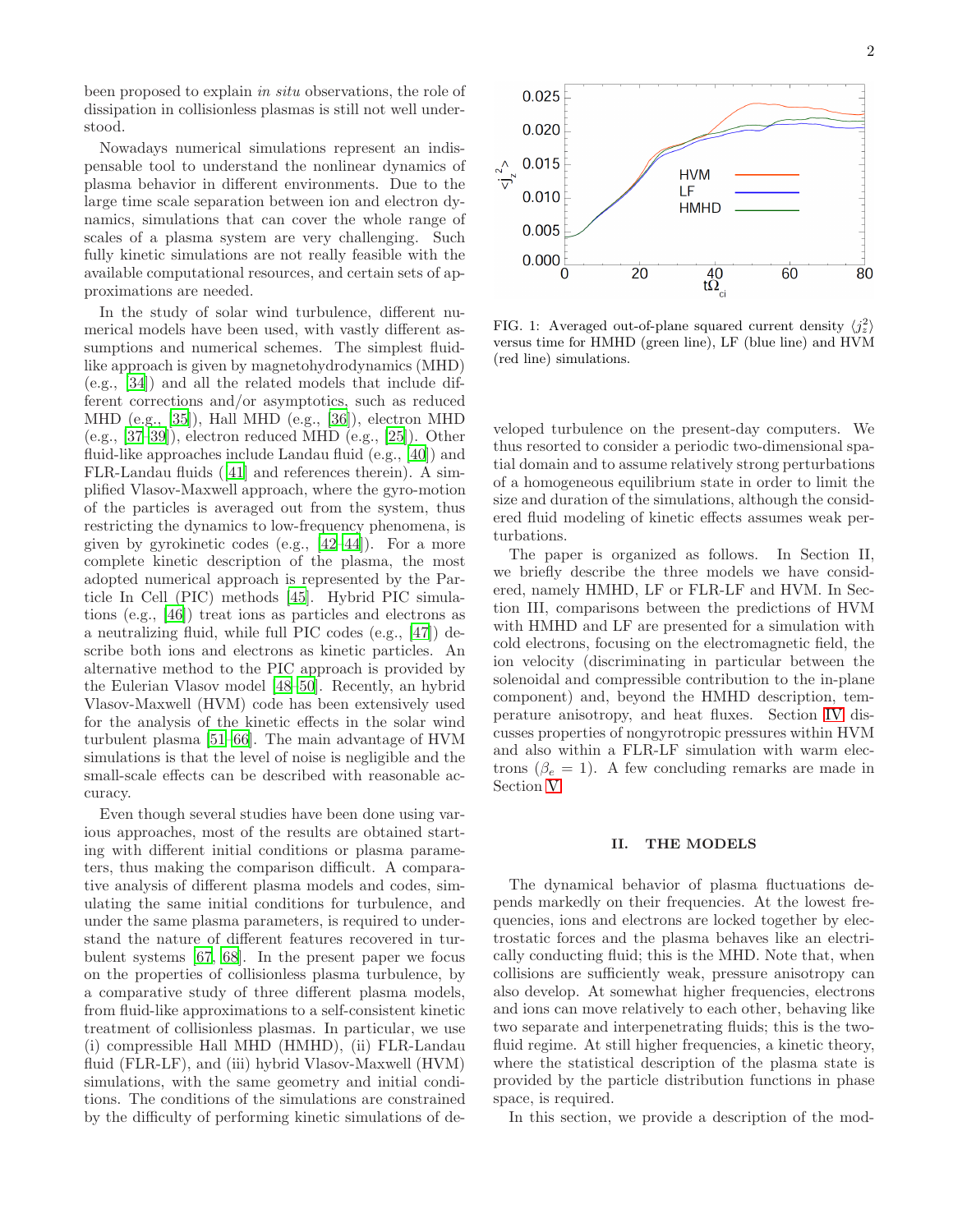

<span id="page-2-1"></span>FIG. 2: Color scale plot of the out-of-plane current density  $j_z$  for Hall MHD (left), LF (middle) and HVM (right) simulations at  $t = 60$ .

els used in the present paper. The simplest treatment is given by HMHD that retains dispersive effects which become significant at scales comparable to the ion skin depth  $d_i$ . Then, we focus on FLR-LF, that also retains pressure anisotropy and low-frequency kinetic effects such as Landau damping and finite Larmor radius corrections at scale comparable to or smaller than the ion gyroradius. When the latter effect is neglected, we refer to the model as LF. Finally, we describe the HVM approach, where the evolution of the ions is obtained by solving an equation for the ion distribution function. Electron inertial effects have been included in all three cases with a mass ratio  $m_i/m_e = 100$ . Both in fluid and HVM simulations, electrons are treated as a cold fluid. The case of a FLR-LF simulation with a warm isothermal electron fluid with  $\beta_e = 1$  is also considered since, as discussed below, the cold electron FLR-LF simulation can only be integrated up to an intermediate time after which numerical difficulties in the calculations of the FLR terms are encountered. The results of Section [III](#page-4-0) thus involve a precise comparison between HMHD, HVM and LF simulations. The discussion of FLR corrections in the warm case is presented in Section [IV.](#page-9-0)

In both fluid and kinetic simulations, at  $t=0$ , the equilibrium consists of a homogeneous plasma embedded in a uniform background magnetic field,  $B_0$ , along the zdirection. In the HVM run, ion distribution function is initialized with a Maxwellian with homogeneous density. The system evolution is investigated in a double periodic domain  $(x, y)$  perpendicular to  $B_0$ . The equilibrium configuration is initially perturbed by velocity and magnetic field fluctuations with wavenumbers in the range  $0.08 < k < 0.24$  in units of  $d_i^{-1}$ , where  $k = 2\pi m/L$ , with  $2 \leq m \leq 6$  (here L being the box size in each spatial direction). The phases of these perturbations are random. The rms of the magnetic perturbations is  $\delta b/B_0 \sim 0.3$ and neither density disturbances nor parallel variances are imposed at  $t = 0$ . The ion plasma beta is  $\beta_i = 1$ ,

defined as  $2v_{th,i}^2/v_A^2$ , where  $v_{th,i} = \sqrt{T_i/m_i}$  is the ion thermal speed and  $v_A = B_0 / \sqrt{4 \pi n_0 m_i}$  the Alfvén speed. The system size in the spatial domain is  $L = 2\pi \times 25d_i$ in both x and y directions, discretized with  $1024^2$  gridpoints in the 2D spatial domain. For the HVM run, the 3D velocity domain, limited by  $\pm 5v_{th,i}$  in each directions, is discretized with an uniform grid of  $51<sup>3</sup>$  points.

#### A. Hall-MHD

The compressible HMHD equations including a modeling of electron inertia [\[50](#page-13-23)] read

<span id="page-2-0"></span>
$$
\frac{\partial \rho}{\partial t} + \nabla \cdot (\rho \mathbf{u}) = 0, \qquad (1)
$$

$$
\frac{\partial \boldsymbol{u}}{\partial t} + (\boldsymbol{u} \cdot \nabla) \, \boldsymbol{u} = -\frac{\beta}{2\rho} \nabla p + \frac{1}{\rho} \left[ (\nabla \times \boldsymbol{B}) \times \boldsymbol{B} \right], \qquad (2)
$$

$$
\frac{\partial \boldsymbol{B}}{\partial t} = -\nabla \times \boldsymbol{E} + \eta \nabla^2 \boldsymbol{B}, \quad (3)
$$

$$
(1 + \alpha \nabla^2) \boldsymbol{E} + \left[ \boldsymbol{u} \times \boldsymbol{B} - \frac{1}{\rho} (\nabla \times \boldsymbol{B}) \times \boldsymbol{B} \right] = 0 \quad (4)
$$

$$
p = \rho^{\gamma}, \quad (5)
$$

where  $\rho$  is the plasma density (only due to ions),  $\boldsymbol{u}$  the hydrodynamic velocity of the plasma,  $\boldsymbol{B}$  the magnetic field, p the total pressure (taken isotropic),  $\gamma = 5/3$  the adiabatic index,  $\eta = 0.02$  the magnetic diffusivity and  $\alpha = 1/100$  an artificial electron to ion mass ratio. Equations [\(1\)](#page-2-0)-[\(5\)](#page-2-0) are written in a dimensionless form. In particular,  $\rho$  is normalized to  $n_0 m_i$ ; **u**, to the Alfvén speed; t, to the inverse ion-cyclotron frequency  $\Omega_{ci}^{-1}$  and the unit length to the ion skin depth  $d_i$ .

All the fluid numerical codes employ a 2D Fourier pseudo-spectral method to calculate spatial derivatives, and time integration is performed via a third-order Runge-Kutta scheme. Aliasing errors in the evaluation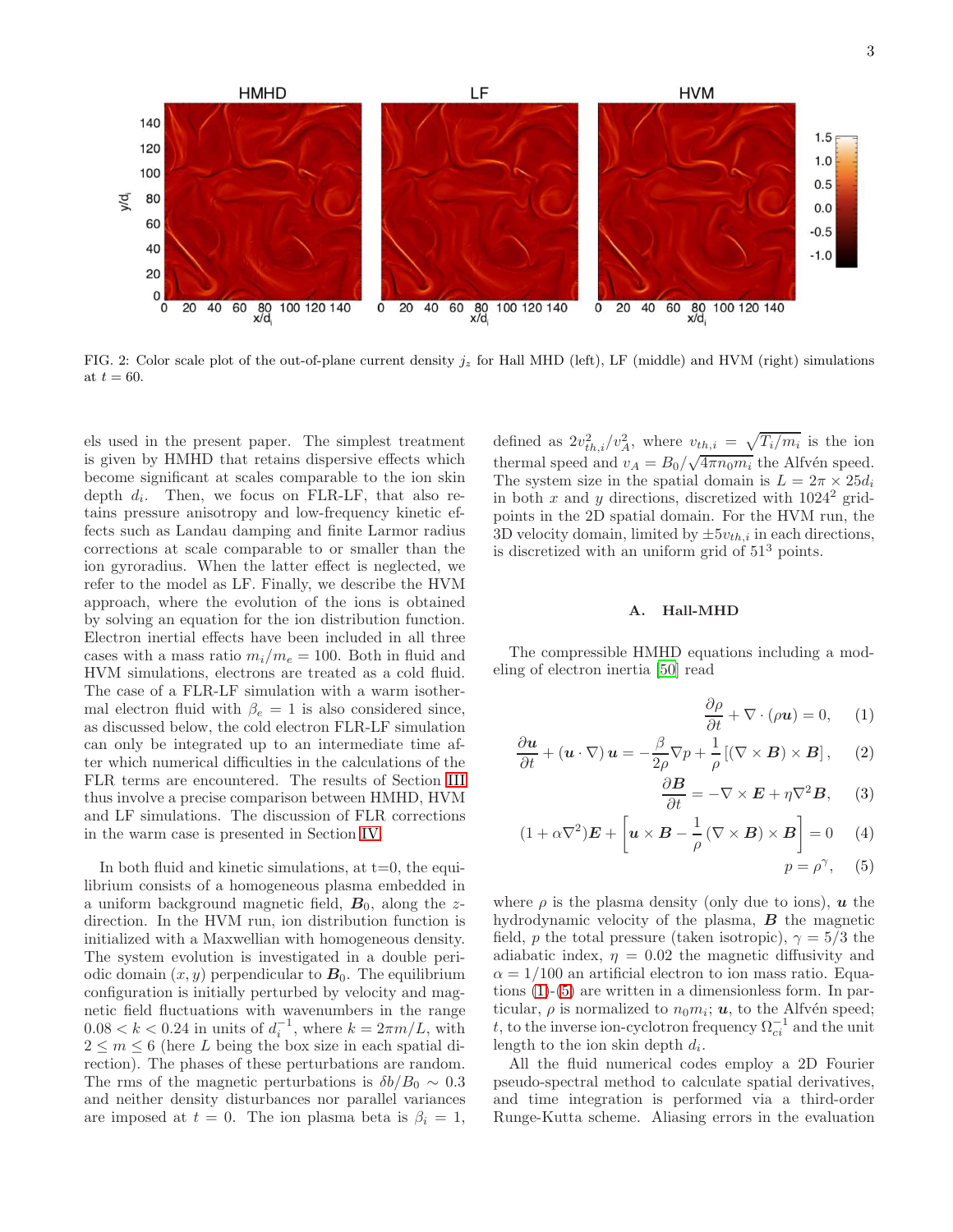

<span id="page-3-0"></span>FIG. 3: Spectra of the in-plane  $B_{\perp}$  (top) and out-of-plane  $B<sub>z</sub>$  magnetic field components, for HMHD (green solid-square line), LF (blue solid-diamond line) and HVM (red solidtriangle line) simulations at  $t = 60$ .

of nonlinear terms are partially removed by a 2/3 truncation in the spectral space.

#### B. Landau fluid and FLR-Landau fluid

The FLR-Landau fluid model appears as a system of dynamical equations for the magnetic field and for the density, velocity, parallel and perpendicular pressures and heat fluxes of the ions. The electric field is given by a generalized Ohm's law which includes the Hall term, the electron pressure gradient (when present), together with electron inertia with the same simplified form as in the HMHD case. The fluid hierarchy is closed by expressing the gyrotropic fourth-rank moments in terms of the above quantities, in a way consistent with the low-frequency linear kinetic theory. Two cases will be considered. In the simple LF case, ion linear Landau damping only is retained while the FLR-LF case also takes into account FLR corrections. These corrections are evaluated algebraically in terms of the retained quantities. The equations are too complicated to be explicitly written here,

but can be found in [\[41\]](#page-13-16), namely in Section 2 (where the terms corresponding to the work of the nongyrotropic pressure force are neglected), in Eqs. (3.22) and (3.23) and in Subsections 5.1.1-5.1.4. A main assumption for modeling Landau damping (and thus closing the fluid hierarchy) is that, up to the distortion of the magnetic field lines, Landau damping keeps the same form as in the linear regime, an hypothesis which requires that the turbulence fluctuations are not too strong (a condition which is unfortunately not met in the simulations presented in this paper). This modeling involves a Hilbert transform along the distorted magnetic field lines which leads to Landau dissipation. Its approximation in the numerical code is discussed in [\[69](#page-13-28)]. FLR-LF accuracy was successfully tested in the linear regime in three space dimensions, in particular at the level of the dispersion relation, the damping and the polarization of kinetic Alfvén waves (e.g., [\[70\]](#page-13-29)). Three-dimensional simulations of kinetic Alfvén wave turbulence using this model are presented in [\[71](#page-13-30)]. In the present two-dimensional regime, the situation is more delicate, as the ambient field does not affect the transverse dynamics, making Landau damping only due to the transverse distortion of the magnetic field lines.

# C. Hybrid Vlasov-Maxwell

We solve the Vlasov-Maxwell equations in the hybrid approximation (kinetic ions and fluid electrons) by using the HVM code [\[50\]](#page-13-23), in a 2D3V phase space domain (two dimensions in physical space and three dimensions in velocity space). The Vlasov equation is integrated for the ion distribution function, while the electron response is taken into account through a generalized Ohm's law for the electric field. The dimensionless HVM equations are given by

$$
\frac{\partial f}{\partial t} + \boldsymbol{v} \cdot \frac{\partial f}{\partial \boldsymbol{r}} + (\boldsymbol{E} + \boldsymbol{v} \times \boldsymbol{B}) \cdot \frac{\partial f}{\partial \boldsymbol{v}} = 0, \tag{6}
$$

supplemented by Eqs. [\(3\)](#page-2-0)-[\(4\)](#page-2-0), where  $f(\mathbf{r}, \mathbf{v}, t)$  is the ion distribution function. The ion density,  $n$ , and the bulk velocity,  $\boldsymbol{u}$ , are evaluated as velocity moments of the ion velocity distribution. The quasi-neutrality approximation,  $n = n_i = n_e$ , is used and cold electrons are considered. As in the previous models, time is scaled by the inverse ion-cyclotron frequency,  $\Omega_{ci}^{-1}$ ; velocity by  $v_A$ ; lengths by the ion skin depth,  $d_i = v_A/\Omega_{ci}$ ; and masses by the ion mass,  $m_i$ . From now on, all physical quantities will be expressed in units of the characteristic parameters listed above.

The numerical solution of the Vlasov equation is based on the well-known time splitting method, first proposed in [\[72](#page-13-31)]. The time splitting consists in separating the evolution of the particle distribution function in phase space into subsequent translations, first in physical space and then in velocity space [\[48\]](#page-13-22). Finally, the Current Advance Method (CAM) [\[50](#page-13-23), [73](#page-14-0)] provides numerical solu-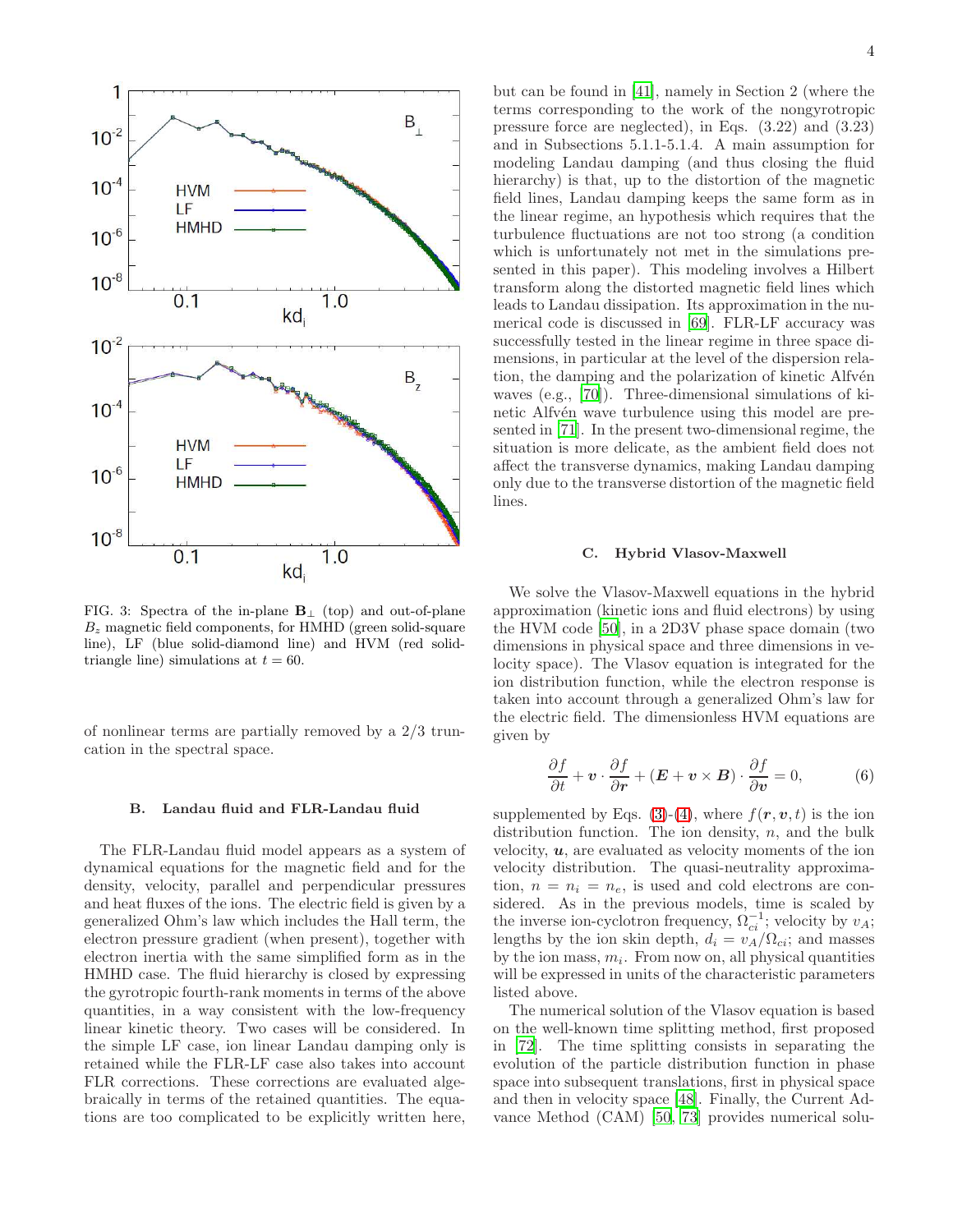

<span id="page-4-1"></span>FIG. 4: Color scale plot of the out-of-plane magnetic fluctuations for HMHD (left), LF (middle) and HVM (right) simulations at  $t = 60$ .

tions for the time advancement of electric and magnetic fields. The time step,  $\Delta t$ , has been chosen in such a way that the Courant-Friedrichs-Lewy condition for the numerical stability of the Vlasov algorithm is satisfied [\[74\]](#page-14-1). It is to be noted that the monocore computer time per time step on machines of comparable speed is roughly 450 time larger for the Vlasov simulation than for the FLR-LF run.

## <span id="page-4-0"></span>III. COMPARISONS OF HMHD, LF AND HVM SIMULATIONS

Large-scale fluctuations produce a turbulent cascade toward kinetic scales, as in the fluid counterpart. In analogy with fluid models for plasma in decaying turbulence [\[75\]](#page-14-2), it exists an instant of time,  $t^*$ , at which the turbulence reaches its maximum activity. Near this particular time, decaying turbulence shares many statistical similarities with steady state (driven) turbulence. It is possible to identify  $t^*$  by following the temporal evolution of the averaged out-of-plane squared current density  $\langle j_z^2 \rangle$ , which is a good indicator of the level of the turbulent activity. It is important to note that the maximum value of  $\langle j_z^2 \rangle$ is prescribed by the strength of the dissipation processes. All simulations include a magnetic diffusivity term with a coefficient  $\eta = 2 \times 10^{-2}$ . In the fluid runs, additional regularizing terms are to be supplemented to smooth the equations and produce a similar behavior of  $\langle j_z^2 \rangle$ . For this purpose, we add a hyperviscosity and an hyperdiffusivity, as bi-Laplacians, with coefficients  $\nu_4 = \eta_4 = 5 \times 10^{-4}$ in the case of HMHD and  $\nu_4 = \eta_4 = 10^{-4}$  for LF In the latter model, bi-Laplacian dissipative terms are also added, with a coefficient equal to  $2.5 \times 10^{-3}$  in the equations for the density and the pressures, and 10−<sup>4</sup> in the equations for the heat fluxes in order to deal with the high level of compressibility in the simulation (the Mach number reaching values up to 0.4). Note that all the

above dissipative terms have been added only for numerical reasons, in order to prevent spurious effects such as artificial filamentation of current sheets and shocklike structures. However, we verified that these non-ideal  $\chi$  contributions are only important at wavenumbers  $k$  such that at  $kd_i > 3$ , thus at scales significant smaller than the turbulent inertial range. This high-precision tuning of the artificial dissipation terms, achieved through several convergence tests, is particularly important for fluid models that, even in their extensions retaining Landau damping, do not capture all the dissipative processes acting at the kinetic scales.

Figure [1](#page-1-0) shows the behavior of  $\langle j_z^2 \rangle$  as a function of time for the corresponding HMHD (green line), LF (blue line) and HVM (red line) simulations. This color code will be used in all the other graphs presented in this paper. The similarity between the turbulence activity in the different models permits comparisons between these descriptions. Note also that the same  $\beta$  parameter was used for the three simulations, thus ensuring a similar level of density fluctuations (as can be checked below by inspection of the density spectrum). Whereas there is no ambiguity in the choice of  $\beta$  for the LF and HVM runs, since they both share the same linear theory, for HMHD no proper choice of  $\beta$  would however permit to recover the same linear theory. Consequences will be discussed below at the level of the velocity field divergence.

#### A. Turbulence and coherent structures

Turbulence leads to the generation of coherent structures, such as current and vorticity sheets. Figure [2](#page-2-1) displays, for the three models, a color plot of the out-ofplane current density,  $j_z = (\nabla \times \mathbf{B})_z$  at time  $t = 60$ , during the period of maximal turbulence activity. Note that in this figure and in all the other color scale plots presented in this paper, the extremal values of the fields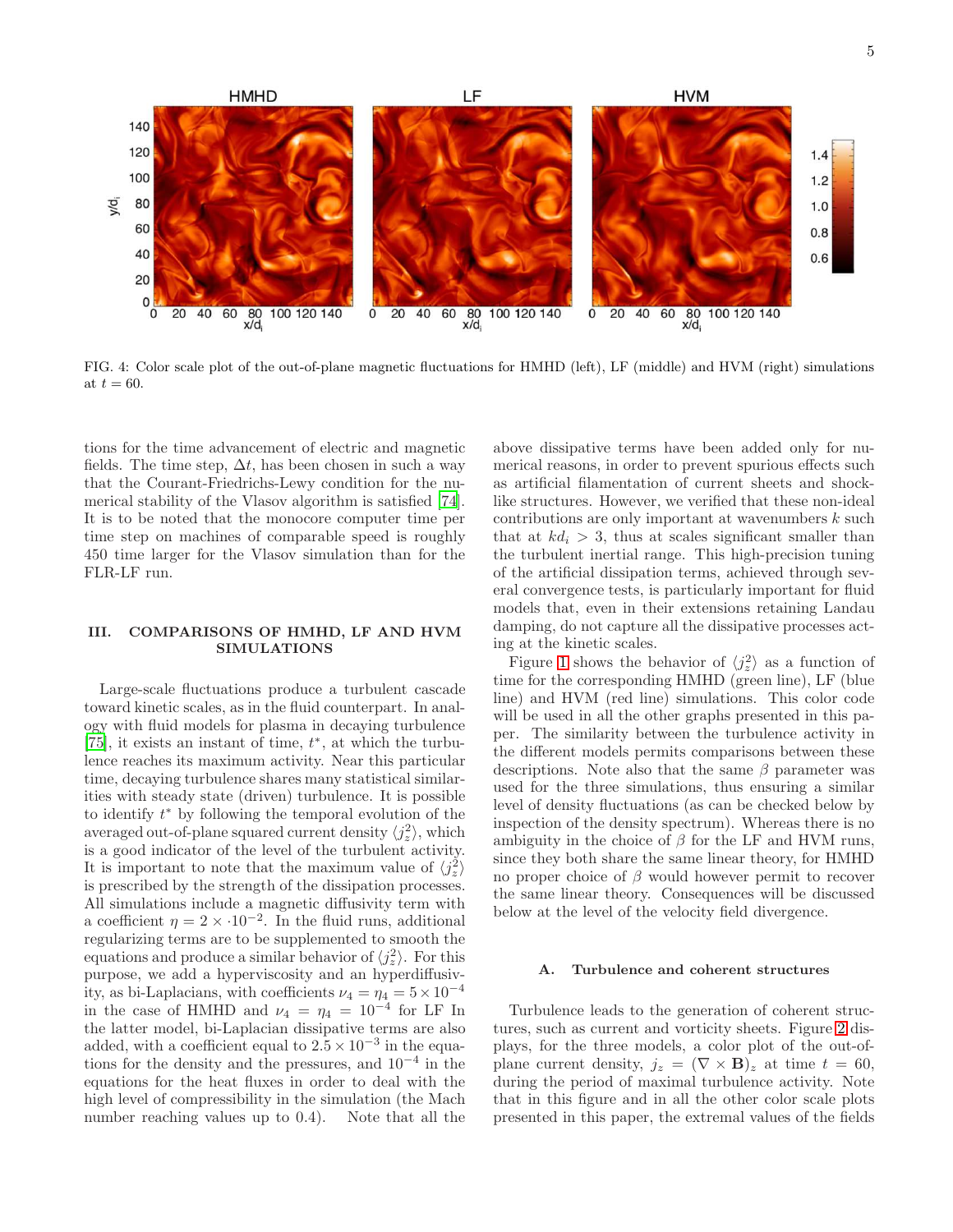

<span id="page-5-1"></span>FIG. 5: Spectra of in plane and out-of-plane plasma electric field for HMHD (green solid-square line), LF (blue soliddiamond line) and HVM (red solid-triangle line) simulations at  $t = 60$ .

|                  |     | HMHD/LF HMHD/HVM LF/HVM |        |
|------------------|-----|-------------------------|--------|
| $b_x$            | 99% | 99%                     | 99%    |
| $\mathfrak{b}_y$ | 99% | 99%                     | 99%    |
| $b_z$            | 82% | 80%                     | 93%    |
| $j_z$            | 90% | 85%                     | 91%    |
| $e_x$            | 94% | 94%                     | 97%    |
| $e_y$            | 94% | 92%                     | 96%    |
| $e_z$            | 89% | 90%                     | 96%    |
| $\rho$           | 85% | 80%                     | 92 %   |
| $u_x$            | 95% | 95%                     | 98%    |
| $u_y$            | 96% | 96%                     | 99%    |
| $u_z$            | 67% | 49%                     | 83\%   |
| $\omega_z$       | 86% | 82%                     | 90%    |
| ξ                | 9%  | 31 %                    | $35\%$ |

<span id="page-5-0"></span>TABLE I: Spearman correlation coefficients between several quantities of the three runs, i.e. HMHD/LF (left column), HMHD/HVM (center column) and LF/HVM (right column), at  $t = 60$ .

|                       | $LF/$ HVM |
|-----------------------|-----------|
| $p_{\perp}$           | $92\%$    |
| $p_{\parallel}$       | 89 %      |
| $T_{\perp}$           | $91\%$    |
| $T_{\rm \parallel}$   | 88 %      |
| $T_\perp/T_\parallel$ | 92 %      |
| $q_{\perp}$           | 37 %      |
| $q_{\parallel}$       | 79 Z      |

<span id="page-5-2"></span>TABLE II: Spearman correlation coefficients between the kinetic quantities of the LF and HVM simulations at  $t = 60$ .

can exceed the limits of the color bar ranges in some very localized regions. This choice was made in order to improve the visibility of the structures of intermediate amplitude. Comparison between HMHD (left panel), LF (center panel) and HVM (right panel) simulations shows that there are strong similarities regarding the in-plane magnetic field. Regions of very intense  $j_z$  are in particular present in each panels at the same locations.

In order to get a more quantitative assessment of the similarity between the three runs in physical space, we evaluate at  $t = 60$  the Spearman correlation coefficients, defined as

$$
C_s(f,g) = \frac{\sum_i (Rf_i - \bar{f})(Rg_i - \bar{g})}{\sqrt{\sum_i (f_i - \bar{f})^2} \sqrt{\sum_i (g_i - \bar{g})^2}} \tag{7}
$$

where  $f_i$  and  $g_i$  are the values at the grid points of the same scalar field provided by different models at a given time,  $R$  is an operator ranking these values in a decreasing order, and  $f$  and  $\bar{g}$  denote the mean values of the corresponding fields at the considered time. An overview of the values of correlation  $C_s$  for various fields between the three runs, i.e. HMHD/LF, HMHD/HVM and LF/HVM, at  $t = 60$ , is reported in Table [I.](#page-5-0) More specifically, we obtained for the out-of-plane current a correlation coefficient of 85% for HMHD/HVM and 91% for LF/HVM. This result indicates a high correlation at the level of the in-plane magnetic field. For  $B_x$  and  $B_y$ , the correlation is indeed of 99% both HMHD/HVM and LF/HVM.

For a Fourier space characterization of the in-plane magnetic field in the three models, we plot in Fig. [3](#page-3-0) (top panel) the energy spectra of the in-plane components  $B_{\perp}$ of the magnetic field fluctuations. We observe that these spectra are very close for the three models up to  $kd_i = 5$ .

In order to analyze the out-of-plane magnetic fluctuations  $B_z$ , we display in Fig. [4](#page-4-1) the color plot of this field in the three models. In spite of a global similarity, discrepancies are visible at small scales. A conspicuous difference concerns the presence of steepened waves-like features (probably associated with fast waves) in the fluid runs, which are absent (or at least heavily damped) in the Vlasov case. The coefficient  $C_s$  is indeed 80% for HMHD/HVM and 93% for LF/HVM. The difference be-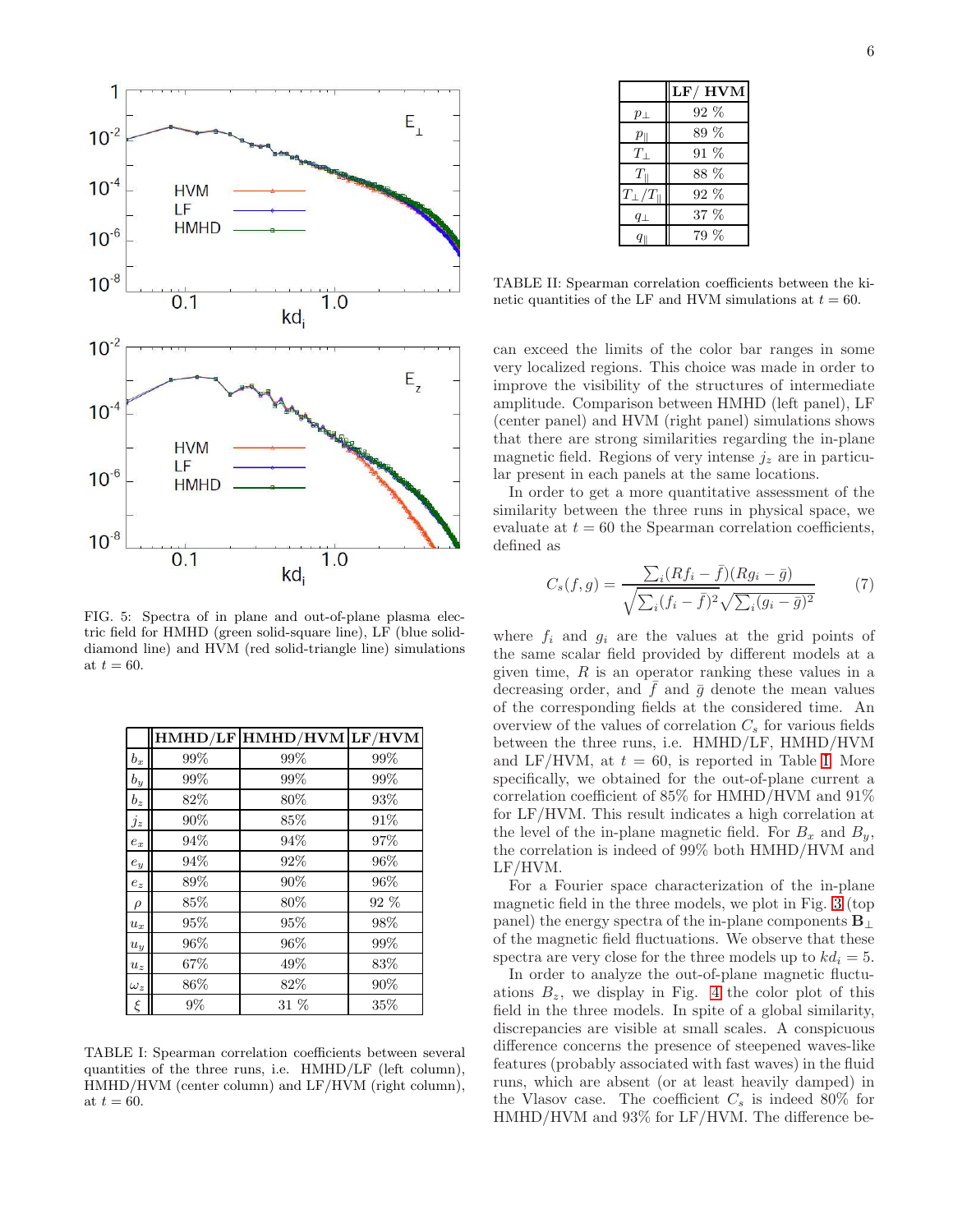**HMHD** LF **HVM** 140  $0.6$ 120  $0.4$ 100  $0.2$ 80 p/  $0.0$  $-0.2$ 60  $-0.4$ 40  $-0.6$ 20 0  $\frac{80}{x/d}$ 40 60  $\frac{80}{x/d}$ 100 120 140 20 40 60  $\frac{80}{x/d}$ 100 120 140  $\overline{0}$ 20 40 60 100 120 140  $\overline{0}$ 20  $\overline{0}$ 

<span id="page-6-0"></span>FIG. 6: Color scale plot of the out-of-plane vorticity  $\omega_z$  for HMHD (left), LF (middle) and HVM (right) simulations at  $t = 60$ .

tween the three runs are also visible on the energy spectrum shown in Fig. [3](#page-3-0) (bottom panel), for wavenumber close to  $kd_i = 1$ , LF being slightly closer to HVM than HMHD is.

It is also of interest to compare the electric field given by the various descriptions, as it is commonly measured by satellite missions and is at the origin of particle acceleration, although in the numerical simulations it is constructed from various other fields by means of the generalized Ohm's law. Analysis in physical space shows that all three components display correlation coefficients larger than 90% and 96% for HMHD/HVM and LF/HVM respectively. The spectrum of the in-plane electric field displayed in Fig. [5](#page-5-1) are similar throughout the whole spectrum for the three descriptions, the agreement LF/HVM being slightly better than HMHD/HVM. For the out of plane component, both fluid descriptions disagree with HVM result for  $kd_i > 1$ .

Turning to the velocity field, we first plot in Fig. [6](#page-6-0) the out-of-plane vorticity  $\omega_z$  at  $t = 60$  obtained with the three models. A good similarity is observed, supported by the results of correlation measurements (see Table [I\)](#page-5-0), implying a good agreement at the level of the (dominant) solenoidal part of the in-plane velocity. In Fourier space, the energy spectrum of this field, displayed in Fig [7](#page-7-0) (top panel), reveals a satisfactory match between both fluid models and HVM up to  $kd_i = 1$ .

Although significantly smaller than the solenoidal part (a factor 4 in the rms values), the compressible component of the in-plane velocity is very different in the three simulations, as visible on the corresponding color plots of  $\xi = \nabla \cdot \mathbf{u}$  in Fig. [8.](#page-8-0) Both for HMHD/HVM and LF/HVM, the correlation coefficient of  $\xi$  is of order 30%. The HVM large-scale behavior of  $\xi$  is relatively well reproduced with the fluid simulations. On the other hand, the small-scales in HVM are smoothed out, thus explaining this intermediate value of the correlation. The poor agreement between HMHD and LF is rather due to the fact that the small-scale features of the fluid simula-

tions are completely out of phase due to a difference in the description of the fast waves linear behavior, as mentioned in Sec. [II.](#page-1-1) Shock-like cellularization, typical of compressible turbulence and evidently due to an higher in-plane magnetosonic activity, is quite clear in HMHD and LF models. The fronts are significantly mollified in HVM. This difference suggests that most likely, in a fully kinetic treatment, compressible activity is balanced by Landau damping (approximately modeled in LF) and ion cyclotron absorption (beyond the fluid description), which evidently will induce other effects such as temperature anisotropy, heat flux, and beams formations in the velocity distribution function. Indeed, the spectrum of the compressible part of the velocity displayed in Fig. [7](#page-7-0) (middle panel) for each of the simulations shows a rapid decay at  $kd_i > 1$  in the case of HVM, while HMHD and LF spectra are very similar and decay more slowly.

The different behavior between the compressible and solenoidal parts of the velocity is also conspicuous on the correlation of the out-of plane velocity  $u_z$ , which is 49% only between HMHD and HVM, while it reaches 83% between LF and HVM. This is confirmed by inspection of the corresponding spectra displayed in Fig. [7](#page-7-0) (bottom panel). LF and HVM are rather close up to  $kd_i \sim 1$ , while the HMHD spectrum is quite different, even at  $kd_i < 1$ . In order to understand this behavior, we performed an extra simulation within the bi-adiabatic approximation (i.e. with zero heat fluxes). It is interesting to note that the corresponding  $u_z$  spectrum agrees with HVM up to roughly  $kd_i = 0.7$  (not shown) and then deviates significantly to catch up the HMHD spectrum. This indicates that at large scales, pressure anisotropy is a dominant correction, while at smaller scales, Landau damping plays a dominant role and contributes to reduce compressiblity [\[76\]](#page-14-3).

At the level of the plasma density, correlations of 80% and 92% are respectively obtained in the cases HMHD/HVM and LF/HVM. The corresponding spectra, displayed in Fig. [9,](#page-8-1) show a larger amplitude of the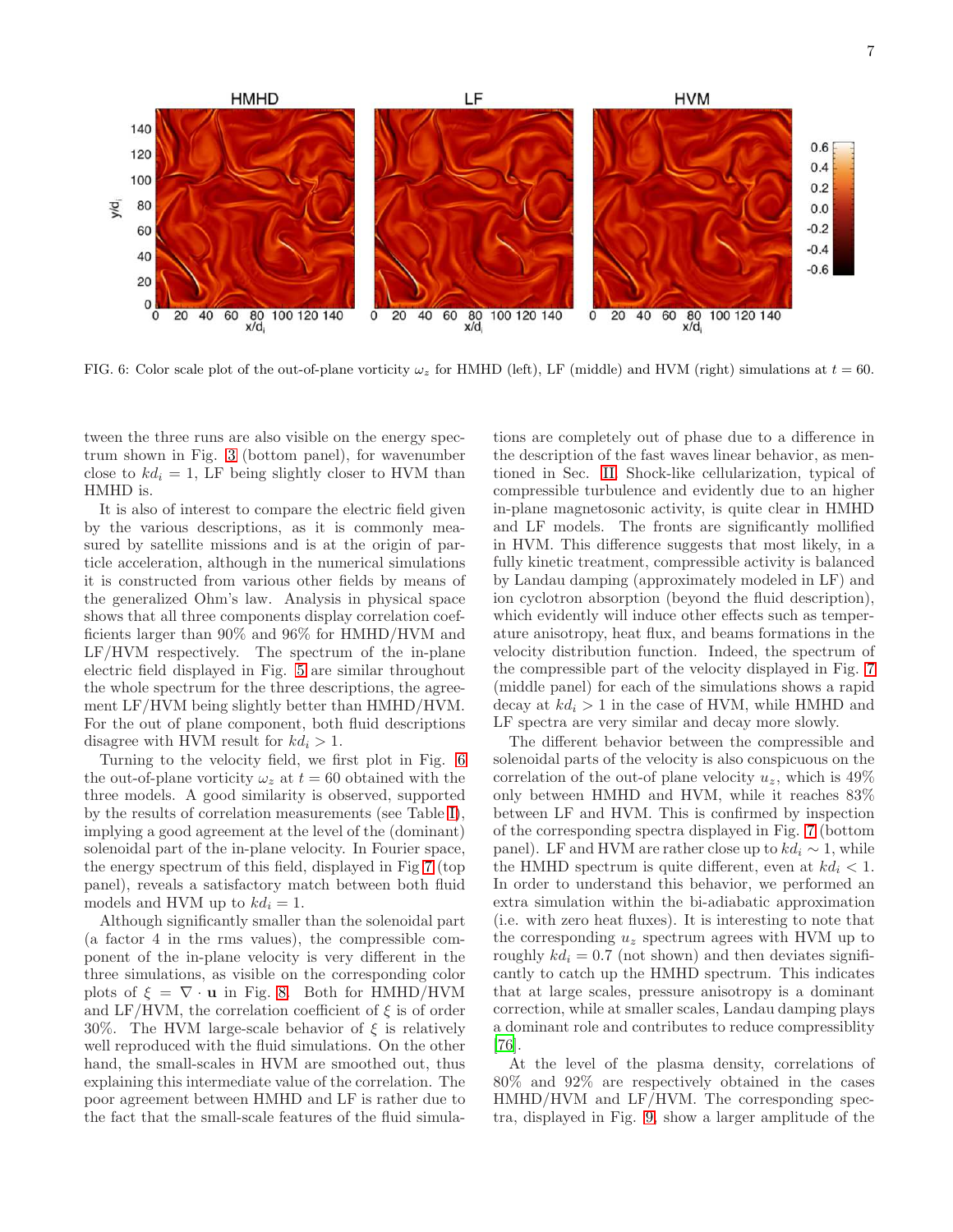

<span id="page-7-0"></span>FIG. 7: Spectra of the solenoidal  $P\mathbf{u}_{\perp}$  (top) and compressible  $(1 - P)$ **u**<sub>⊥</sub> (middle) components of the in-plane velocity, and of out-of-plane velocity  $u<sub>z</sub>$  (bottom) for HMHD (green solid-square line), LF (blue solid-diamond line) and HVM (red solid-triangle line) simulations at  $t = 60$ .

fluctuations for HVM at scales immediately smaller than  $d_i$ , a feature possibly related to the flattening of the density spectrum found in space plasma observations [\[77](#page-14-4)] but not reproduced with fluid models.

It is interesting at this stage to consider the ion distribution function. Figure [10](#page-8-2) shows that it is significantly distorted in the  $(v_x, v_z)$  -plane, with the presence of rings probably associated with ion-cyclotron absorption. This could be an explanation for the sharp decay of the compressible velocity spectrum that fluid models are unable to capture.

#### B. Kinetic effects

In the last decades, several studies of turbulent collisionless plasmas, through in situ observations and numerical simulations, have shown that particle distribution functions are far from the typical configuration of thermodynamical equilibrium [\[22,](#page-13-1) [56](#page-13-32)[–64\]](#page-13-33). Temperature anisotropy, particle heating and acceleration are observed in turbulence, localized in and near coherent structures. Thanks to kinetic approaches, and in particular to HVM simulations, we have the possibility to study in detail the non-Maxwellian effects on the ion velocity distribution. On the other hand, the LF and FLR-LF models provide information on the low-frequency kinetic response of the plasma in a turbulent context, missing nevertheless other kinetic effects such as the ion-cyclotron resonance. In this part, we shall focus on temperature anisotropy and ion gyrotropic heat fluxes where a precise comparison can be performed between the LF and HVM simulations at  $\beta_e = 0$ . An investigation of non-gyrotropic pressure tensor components will be performed in Section [IV](#page-9-0) where a FLR-LF run at  $\beta_e = 1$  will also be considered.

We start quantifying the non-Maxwellian features through the statistical analysis of the ion temperature anisotropy,  $T_{\perp}/T_{\parallel}$ , defined as the ratio between the ion perpendicular and parallel temperatures. The initial condition has been set up to have spatially isotropic ion temperature. During the development of turbulence, the temperature does not remain isotropic but presents local enhancements and depressions. Left panel of Fig. [11](#page-9-1) shows the PDFs of  $T_{\perp}/T_{\parallel}$ , for both LF (blue soliddiamond line) and HVM (red solid-triangle line) simulations at  $t = 60$ . The behavior is similar: the PDFs elongate both in the parallel  $(T_{\perp}/T_{\parallel} < 1)$  and perpendicular  $(T_\perp/T_\parallel > 1)$  directions, displaying a strong anisotropic behavior, the anisotropy being more important along the perpendicular direction. Spearman correlation of the temperature ratio between the two simulations (see Table [II\)](#page-5-2) is 92%, similar to the correlations at the level of individual perpendicular (91%) and parallel (88%) temperatures.

Figure [12](#page-9-2) displays a color plot of the temperature anisotropy  $T_{\perp}/T_{\parallel}$  for the HVM run at  $t = 60$ . It is interesting to note that the regions of large (or small) values are not much correlated with the locations of the current sheets. The are rather related to regions of compression or dilation in the vicinity of these coherent structures and thus appear more diffuse (see also [\[78,](#page-14-5) [79](#page-14-6)] for a similar observation)

We now investigate the heat flux tensor, defined as the third order moment of the ion distribution function. In particular, we look at the gyrotropic contribution char-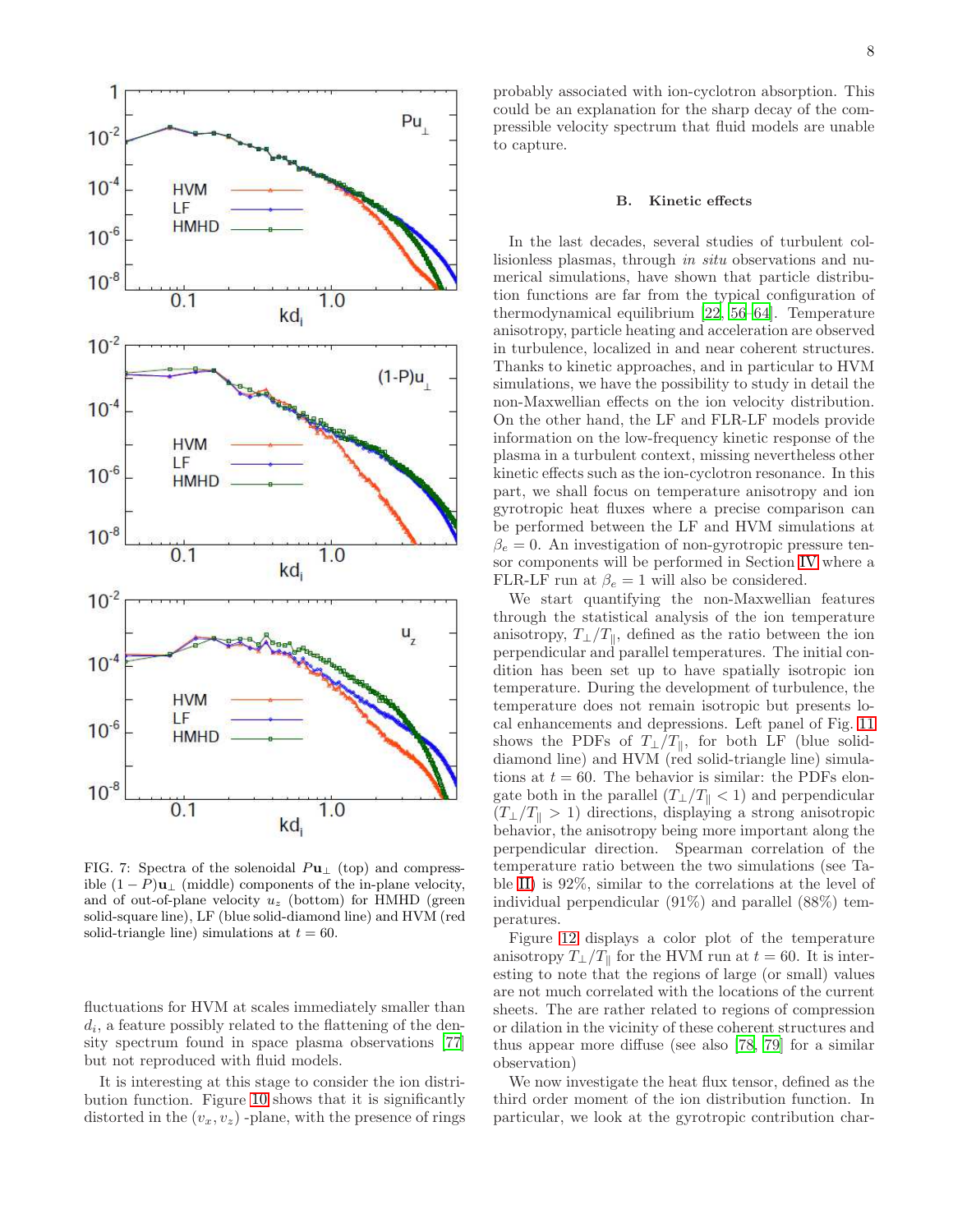

<span id="page-8-0"></span>FIG. 8: Color scale plot of the ion velocity divergence  $\xi = \nabla \cdot \mathbf{u}$  for HMHD (left), LF fluid (middle) and HMV (right) simulations at  $t = 60$ .



<span id="page-8-1"></span>FIG. 9: Spectra of plasma density  $\rho$  for HMHD (green solidsquare line), LF (blue solid-diamond line) and HVM (red solid-triangle line) simulations at  $t = 60$ .

acterized by the parallel  $q_{\parallel}$  and perpendicular  $q_{\perp}$  heat fluxes. The PDFs of  $q_{\parallel}$  (solid line) and of  $q_{\perp}$  (dashed line) for LF (in blue-diamond) and HVM (in red-triangle) simulations are reported in the middle panel of Fig. [11,](#page-9-1) at the maximum of the turbulent activity  $(t = 60)$ . Although,  $q_{\parallel}$  and  $q_{\perp}$  are both picked around zero, a preferential transfer of heat flux is observed in the parallel direction. The LF and HVM results display similar distribution function. The agreement is better for the perpendicular heat flux, the PDF of the parallel heat flux being more populated for large deviation in the LF case. At the level of the Spearman correlation coefficients, the tendency is however opposite, with 37% and 79% for  $q_{\perp}$ and  $q_{\parallel}$  respectively. This difference in the quality of the correlations is very probably related to the hierarchy closure which, for technical reasons, involves a Padé approximant of the plasma response function of higher order for



<span id="page-8-2"></span>FIG. 10: Color scale plot of the proton velocity distribution in the  $v_x-v_z$  plane at the end of HVM simulation.

the parallel than for the perpendicular quantities.

Figure [11](#page-9-1) (right panel) shows the time evolution, from  $t = 1$ , of the Spearman correlation coefficient between LF and HVM simulations for the proton temperature anisotropy (red line), parallel heat flux (blue line) and velocity divergence (green line). After a brief transient in the case of the heat fluxes originating from the lowfrequency assumption underlying the hierarchy closure, a decreasing behavior is recovered for all the quantities. In particular, both the runs start with an isotropic condition for ions,  $T_{\perp} = T_{\parallel}$ , and the correlation is 1. Due to the development of the turbulence, the ion distribution starts to deform, with generation of temperature anisotropy and heat flux, especially in the parallel direction. Both runs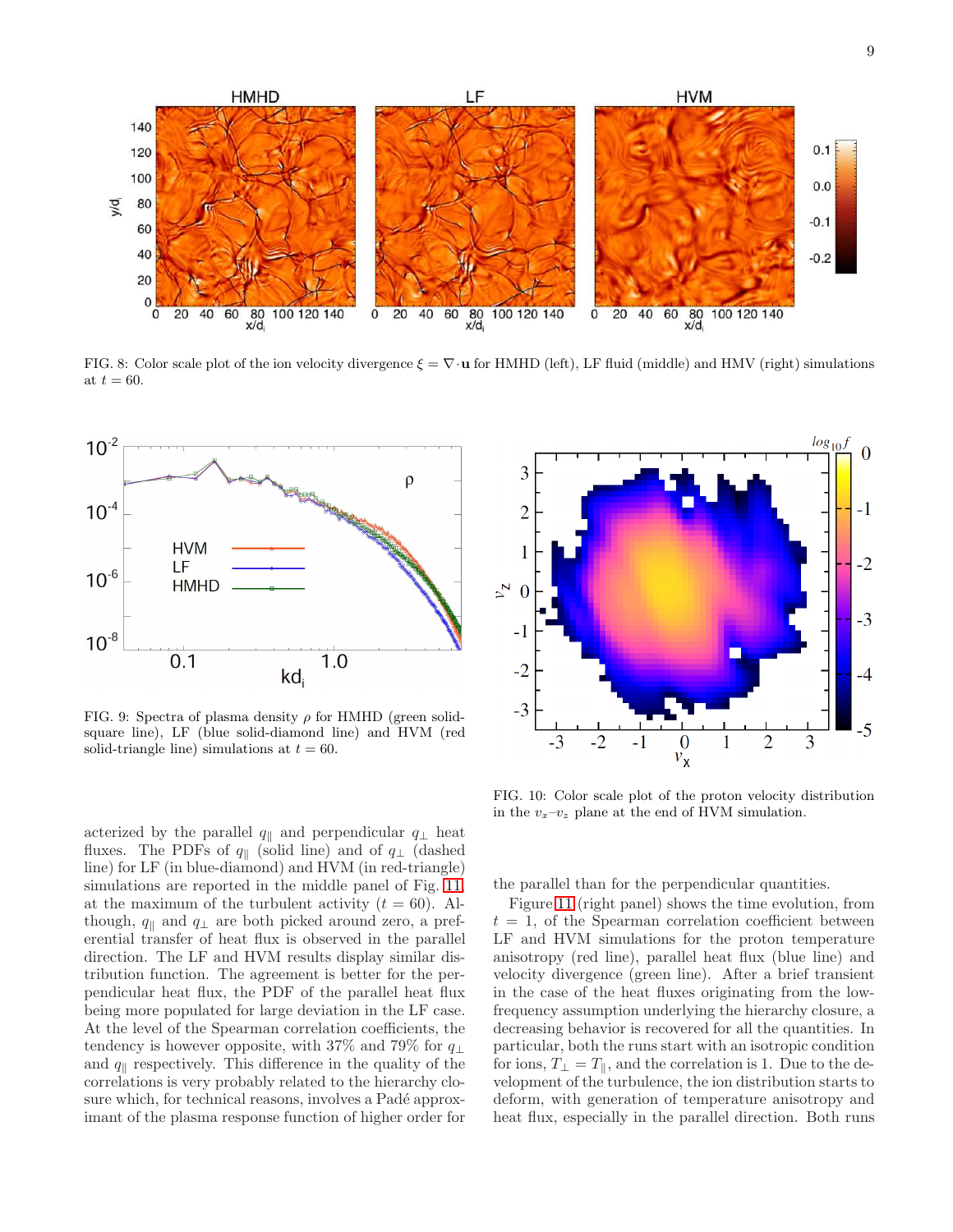

<span id="page-9-1"></span>FIG. 11: PDFs of the ion temperature anisotropy,  $T_{\perp}/T_{\parallel}$  (left), parallel,  $q_{\parallel}$  (solid lines), and perpendicular,  $q_{\perp}$  (dashed lines), heat flux in the reference frame of the local magnetic field (middle) for LF (blue-diamond line) and HVM (red-triangle line) simulations at  $t = 60$ . Right panel shows the time evolution of the the Spearman correlation coefficient between LF and HVM results for the proton temperature anisotropy (red line), parallel heat flux (blue line) and compressibility (green line).



<span id="page-9-2"></span>FIG. 12: Color scale plot of the temperature anisotropy  $T_{\perp}/T_{\parallel}$  for the HVM run at  $t = 60$ .

are able to describe this physics. However, due to the peculiarity of each description and to the limitation of the LF model,  $C_s$  decreases with the increase of turbulence.

The most important discrepancy between the models appears in the compressibility. Starting from  $C_s(\xi) = 1$ , the deviation becomes important very soon and, at  $t =$ 40, the correlation is only about 50%.

### <span id="page-9-0"></span>IV. THE NON-GYROTROPIC COMPONENTS OF THE PRESSURE TENSOR

The previous sections were concerned with a general description of the turbulence that develops in the HMHD, LF and HVM simulations, paying particular attention to the comparison between the fluid and kinetic modelings. Apart from a general description of velocity and magnetic

structures together with their associated power spectra, kinetic features such as temperature anisotropy and heat fluxes have been discussed. The most important difference is related to the excess of small-scale kinetic compressibility in the fluid simulations as opposed to what is observed in the HVM simulation. It is now of interest to discuss the properties of the non-gyrotropic pressure tensor, comparing the outcome of HVM and FLR-LF simulations and also investigating how their amplitude relates to the current sheets. Whereas for the LF case no numerical issue other than the necessity of adding hyperdiffusivity to the density, pressure and heat flux equations was encountered, in the FLR-LF case it was not possible to continue the simulation past  $t = 30$  without having to use unreasonably large coefficients. There is probably not a unique reason for this numerical issue but one can mention that the high-order velocity derivatives present in the FLR terms are sensitive to sharp gradients. The Mach number of the  $\beta_e = 0$  simulation is large (the rms Mach number at  $t = 60$  reaches 0.39), permitting the development of rather strong shocks in the FLR-LF run, as revealed by the sharp dark lines in the plot of the velocity divergence at  $t = 25$  (see left bottom panel of Fig. [13\)](#page-10-0). These shocks do not preclude to continue the simulation. The numerical difficulty is rather related to the destabilization of a current sheet after it has interacted with a traveling shock. Bottom left corner of the panels for  $\nabla \cdot \mathbf{u}$  and  $j_z$  in Fig. [13](#page-10-0) (left panel) shows such an interaction happening for the FLR-LF run. In the HVM simulation, these shocks are mollified and hardly visible at the level of the current sheet (right panels of Fig. [13\)](#page-10-0). Other smooth oscillations are nevertheless present in the Vlasov case. This is consistent with the previous remark concerning the difference between the HVM and the LF simulation at the level of the compressible part of the velocity field.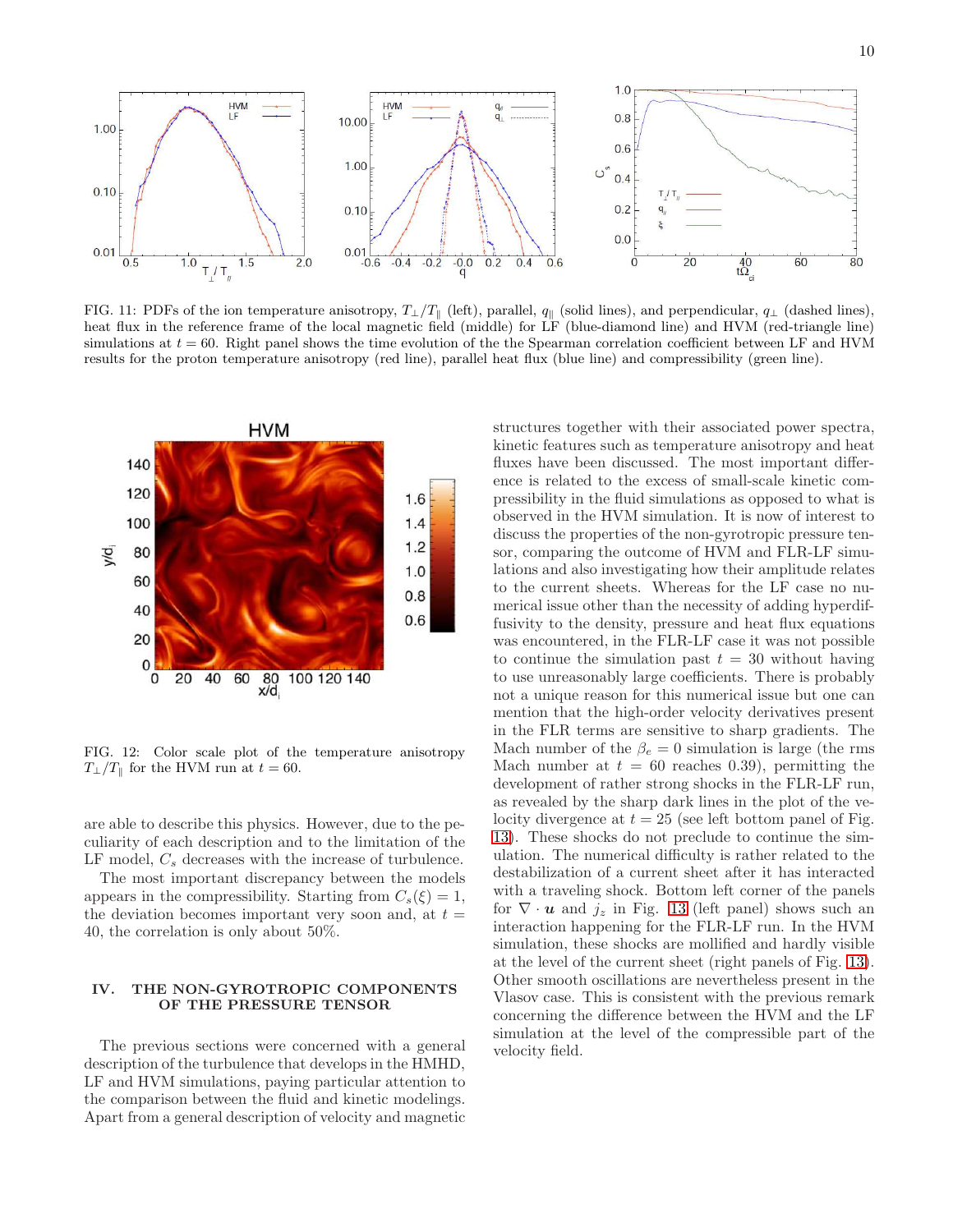

<span id="page-10-0"></span>FIG. 13: Zoom of the out-of-plane current density  $j_z$  (top) and proton velocity divergence  $\xi$  (bottom) for the FLR-LF simulation with  $\beta_e = 0$  (left) and HVM (right) simulations at  $t = 25$ .

### A. Comparison with a FLR-LF simulation at  $\beta_e = 1$

As will be seen, the FLR pressure tensor is weakly sensitive to the value of the electron beta parameter (at least as long as no strong shocks form), justifying a comparison between the HVM simulation (at  $\beta_e = 0$ ) and a FLR-LF simulation performed at  $\beta_e = 1$ . Indeed, due to a lower value of the Mach number, a FLR-LF run at  $\beta_e = 1$  can be completed without too much difficulty, but nevertheless at the expense of using larger hyperviscosity coefficients (note also that a comparison with a HVM at  $\beta_e = 1$  would be interesting but not presently possible due to computational power limitations). This comparison also contributes to a validation of the FLR formulation used in the FLR-LF model.

Before displaying the FLR pressure tensor components, let us recall some definitions. The pressure tensor can be written as

$$
\mathbf{p} = \mathbf{p}^{\mathbf{G}} + \mathbf{\Pi} \tag{8}
$$

where  $p^G$  the gyrotropic pressure tensor (built from the

parallel  $p_{\parallel}$  and perpendicular  $p_{\perp}$  pressures) and  $\Pi$  is due to the FLR effects. The pressure tensor, together with its gyrotropic and nongyrotropic components are symmetric, with the additional condition  $tr(\mathbf{\Pi}) = 0$ . Note that all the FLR pressure tensor components are calculated in a basis using the direction of the local magnetic field.

Figure [14](#page-11-0) shows the PDFs of the norm of  $\Pi$  for both FLR-LF (with  $\beta_e = 1$ ; blue solid-diamond line) and HVM (with  $\beta_e = 0$ ; red solid-triangle line) simulations at  $t =$ 60. The norm is defined as

$$
||\Pi|| = \sum_{i,j} |\Pi_{ij}| \tag{9}
$$

where the sum includes all components. Both simulations show that the contribution of the non-gyrotropic term to the total pressure is not negligible and that the distribution functions are very similar. This surprising result reveals that the FLR pressure tensor is not very sensitive to the Mach number (in particular the compressible component of the velocity). The PDF of the gyrotropic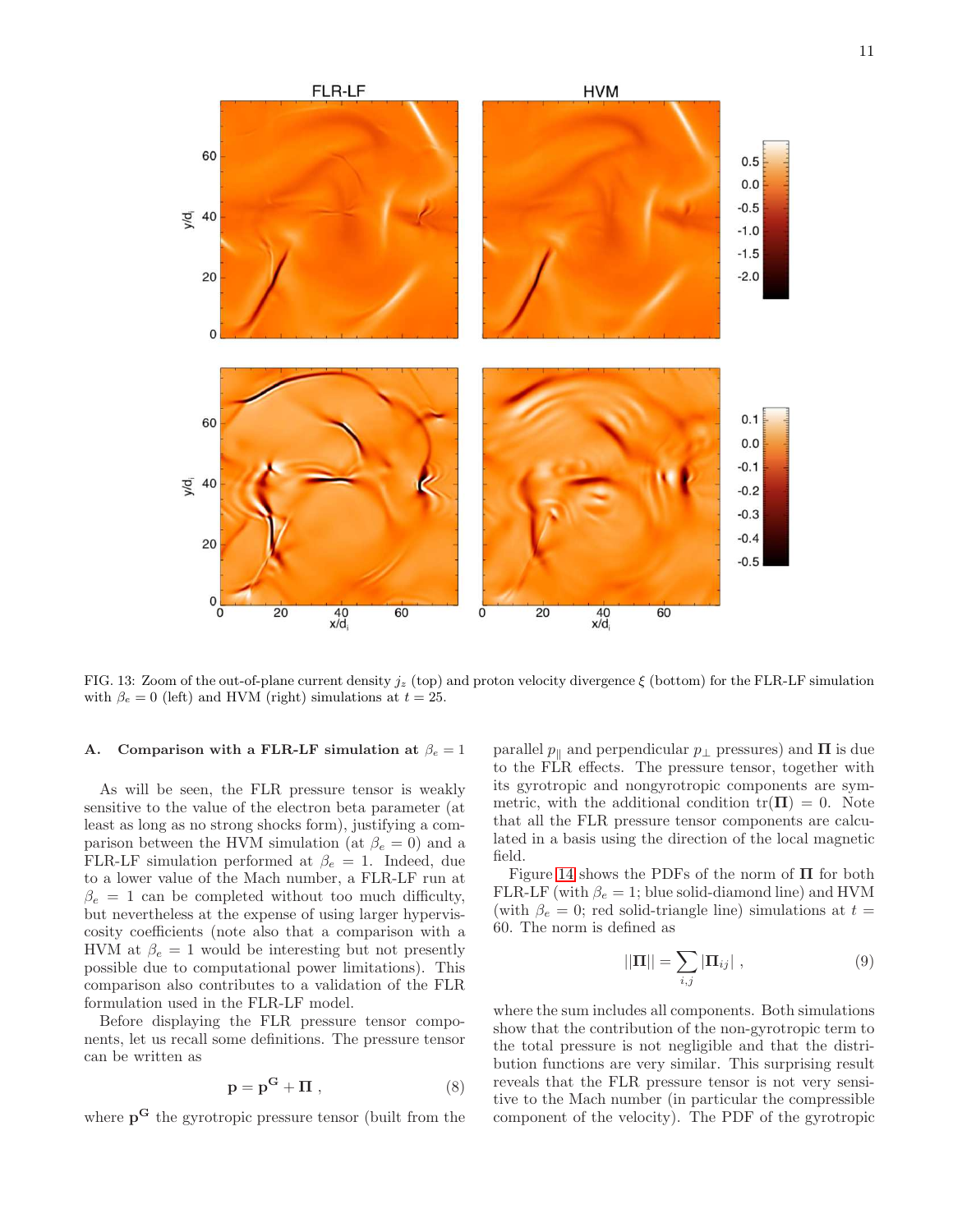

<span id="page-11-0"></span>FIG. 14: PDFs of the norm of the non-gyrotropic tensor, ||Π|| for FLR-LF (blue solid-diamond line) and HVM (red solid-triangle line) simulations at  $t = 60$ .



<span id="page-11-1"></span>FIG. 15: PDFs of gyrotropic pressure components,  $p_{\parallel}$  and  $p_{\perp}$  (left and right), for FLR-LF (blue solid-diamond line) and HVM (red solid-triangle line) simulations at  $t = 60$ .

components is however more directly influenced by a difference in the  $\beta_e$  parameter of the two simulations, as demonstrated in Fig. [15](#page-11-1) showing a greater deviation between the two runs.

Although there is no point in making more precise comparisons between the two runs which use different values of the  $\beta_e$  parameter, let us mention that the Spearman correlation FLR-LF/HVM for  $||\Pi||$  is 49%.

When considering the PDFs of the individual cartesian components of the non-gyrotropic pressure tensor, we note that the components involving a z index are more peaked (see Fig. [16\)](#page-11-2). As previously noted for the norm, a surprisingly good agreement is found between the FLR-LF and the HVM simulations, demonstrating that the fluid modeling captures the essential properties of the non-gyrotropic pressure tensor.

Moreover, a dependence of  $||\Pi||$  on the level of turbulence has been observed (not shown here). Indeed,



<span id="page-11-2"></span>FIG. 16: PDFs of the various non-gyrotropic tensor components,  $\Pi_{xx}$  and  $\Pi_{xy}$  (top left and right),  $\Pi_{xz}$  and  $\Pi_{yy}$ (middle left and right) and  $\Pi_{yz}$  and  $\Pi_{zz}$  (bottom left and right) for FLR-LF (blue solid-diamond line) and HVM (red solid-triangle line) simulations at  $t = 60$ .



<span id="page-11-3"></span>FIG. 17: Color scale plot of the norm of the non-gyrotropic pressure tensor  $||\Pi||$  for the HVM run at  $t = 60$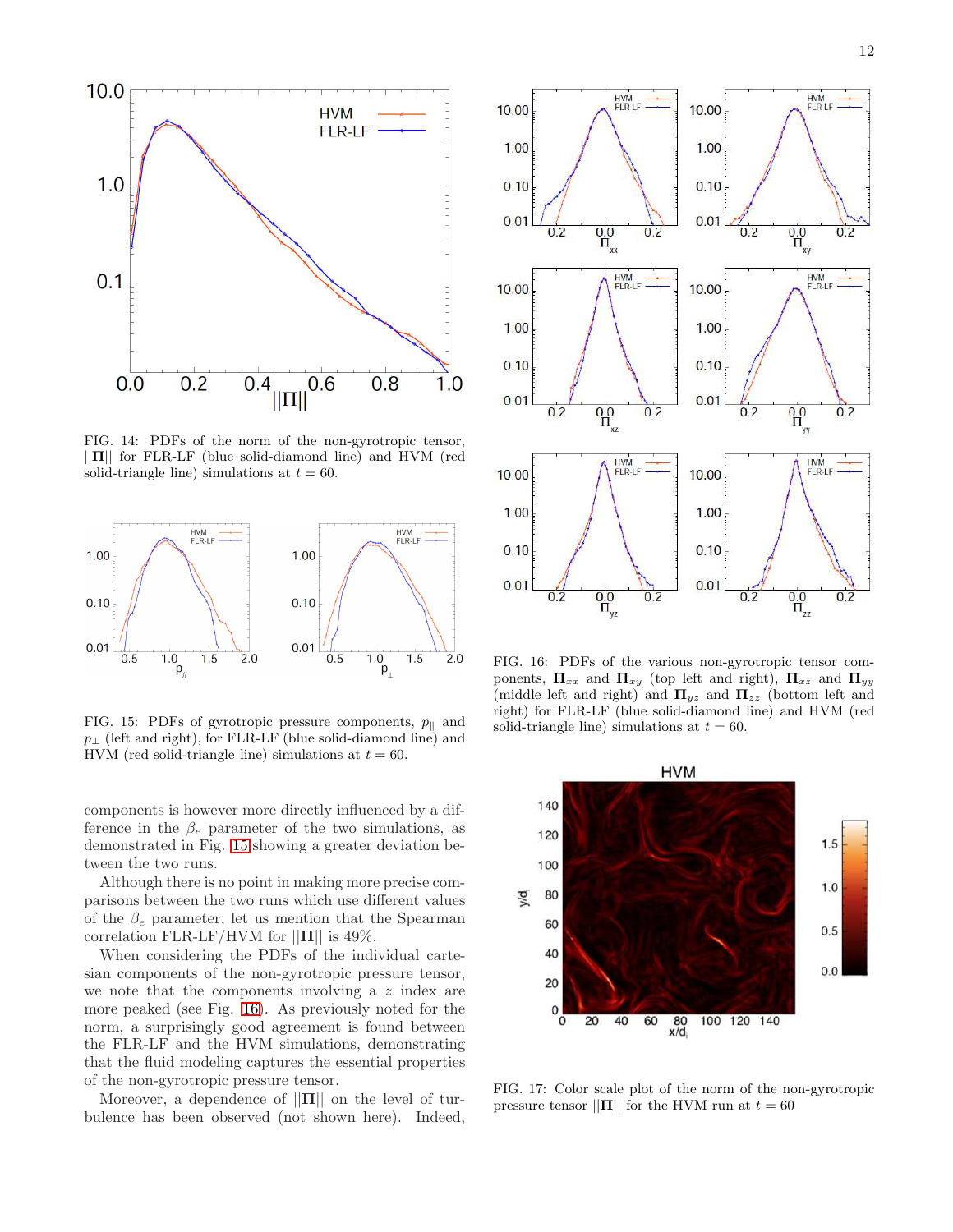it increases when the magnitude of the turbulent fluctuations increases in the system, reaching its maximum when turbulent activity is maximum  $(t = 60)$ . Figure [17](#page-11-3) shows a color plot of  $||\Pi||$  from the HVM run at  $t = 60$ . It indeed seems rather well correlated with the out-ofplane current although displaying multiple filamentary structures where the current only shows isolated sheets. A very similar picture is obtained with the FLR-LF run (not shown).

#### <span id="page-12-9"></span>V. CONCLUSION

Two-dimensional simulations of turbulence development in a collisionless plasma subject to an out-of-plane ambient magnetic field were performed using HVM and fluid models such as HMHD, LF and FLR-LF. Both in HVM and LF, electrons are cold, but an extra FLR-LF simulation with  $\beta_e = 1$  is used to illustrate the comparison of the non-gyrotropic pressure tensor between FLR-LF and HVM. In all the cases, initial conditions are large-scale, moderate-amplitude perturbations of a homogeneous equilibrium state. A main observation concerns the capabilities of fluid models to approach HVM simulations, depending on the considered fields. The magnetic field is globally well described, especially the inplane component, up to wavenumbers such that  $kd_i \approx 5$ . For the velocity field, the agreement stops at  $kd_i = 1$ for the in-plane components. The out-of-plane velocity is poorly described at all scales by HMHD, but satisfactorily reproduced by LF up to  $kd_i \approx 1$ . We checked that Landau damping contributes to this agreement. Interestingly, the compressible (in-plane) velocities of HMHD and LF are very similar and correctly reproduce HVM up to  $kd_i \approx 1$ . At this wavenumber, the HVM energy spectrum of this component displays a sharp break. Fast kinetic effects, such as ion-cyclotron resonance, not retained in fluid approaches, could be at the origin of this effect. Concerning quantities not retained by HMHD, a satisfactory agreement is obtained between LF and HVM at the level of temperature anisotropy and heat fluxes. A significant temperature anisotropy is generated, with a bias towards the perpendicular component, the more intense fluctuations being rather spread out and located in a broad vicinity of current sheets. The FLR-LF run at  $\beta_e = 1$  displays a surprisingly good agreement with HVM regarding non-gyrotropic pressure components, showing their relative insensitivity to the  $\beta_e$  parameter. The fluctuation amplitude of these components almost reaches 50% of the gyrotropic ones, with the most intense regions located near current sheets, showing the necessity of taking them into account in a small-scale modeling of the plasma.

Further developments should include comparisons in three space dimensions where linear waves, not present in two dimensions but accurately described by FLR-LF, are expected to significantly affect the dynamics.

#### Acknowledgments

DP, SS and IZ acknowledge support from the Faculty of the European Space Astronomy Centre (ESAC). Part of this work has been supported by the Agenzia Spaziale Italiana under the Contract No. ASI-INAF 2015-039- R.O 'Missione M4 di ESA: Partecipazione Italiana alla fase di assessment della missione THOR'. The HVM simulations have been performed on the Newton parallel machine at the Department of Physics at University of Calabria (Italy). This work was also granted access to the HPC resources of CINES/IDRIS under the allocation 2016047042. Part of the fluid computations have been done on the 'Mesocentre SIGAMM' machine, hosted by Observatoire de la Côte d'Azur.

- <span id="page-12-0"></span>[1] A. N. Kolmogorov, Dokl. Akad. Nauk SSSR 30, 9 (1941).
- <span id="page-12-1"></span>[2] R. Bruno, and V. Carbone, Living Rev. Solar Phys. 10, 2 (2013).
- <span id="page-12-2"></span>[3] J. W. Belcher, and L. Davis, J. Geophys. Res. 76, 3534 (1971).
- <span id="page-12-3"></span>[4] W. H. Matthaeus, and M. L. Goldstein, J. Geophys. Res. 87, 6011 (1982).
- <span id="page-12-4"></span>[5] C. Y. Tu, and E. Marsch, Space Sci. Rev. 73, 1 (1995).
- <span id="page-12-5"></span>[6] F. Sahraoui, M. L. Goldstein, G. Belmont, P. Canu, and L. Rezeau, Phys. Rev. Lett. 105, 131101 (2010).
- <span id="page-12-6"></span>[7] R. J. Leamon, C. W. Smith, N. F. Ness, W. H. Matthaeus, and H. K. Wong, J. Geophys. Res. 103, 4775 (1998).
- [8] R. J. Leamon, W. H. Matthaeus, C. W. Smith, G. P. Zank, D. J. Mullan, and S. Oughton, Astrophys. J. 537, 1054 (2000).
- [9] S. D. Bale, P. J. Kellogg, F. S. Mozer, T. S. Horbury, and H. Reme, Phys. Rev. Lett. 94, 215002 (2005).
- [10] C. W. Smith, K. Hamilton, and B. J. Vasquez, Astrophys.

J. Lett. 645, L85 (2006).

- [11] S. Bourouaine, O. Alexandrova, E. Marsch, and M. Maksimovic, Astrophys. J. 749, 102 (2012).
- [12] O. Alexandrova, V. Carbone, P. Veltri, and L. Sorriso-Valvo, Astrophys. J. Lett. 674, 1153 (2012).
- [13] F. Sahraoui, S. Y. Huang, G. Belmont, M. L. Goldstein, A. Retinò, P. Robert, and J. De Patoul, Astrophys. J. 777, 15 (2013).
- <span id="page-12-7"></span>[14] W. H. Matthaeus, S. Oughton, K. T. Osman, S. Servidio, M. Wan, S. P. Gary, M. A. Shay, F. Valentini, V. Roytershteyn, and H. Karimabadi, Astrophys. J. 790, 155 (2014).
- <span id="page-12-8"></span>[15] O. Alexandrova, V. Carbone, P. Veltri, and L. Sorriso-Valvo, Planet. Spa. Sci. 55, 2224 (2007).
- [16] O. Alexandrova, V. Carbone, P. Veltri, and L. Sorriso-Valvo, Astrophys. J. 674, 1153 (2008).
- [17] K. Hamilton, C. W. Smith, B. J. Vasquez, and R. J. Leamon, J. Geophys. Res. 113, A01106 (2008).
- [18] C. S. Salem, G. G. Howes, D. Sundkvist, S. D. Bale, C.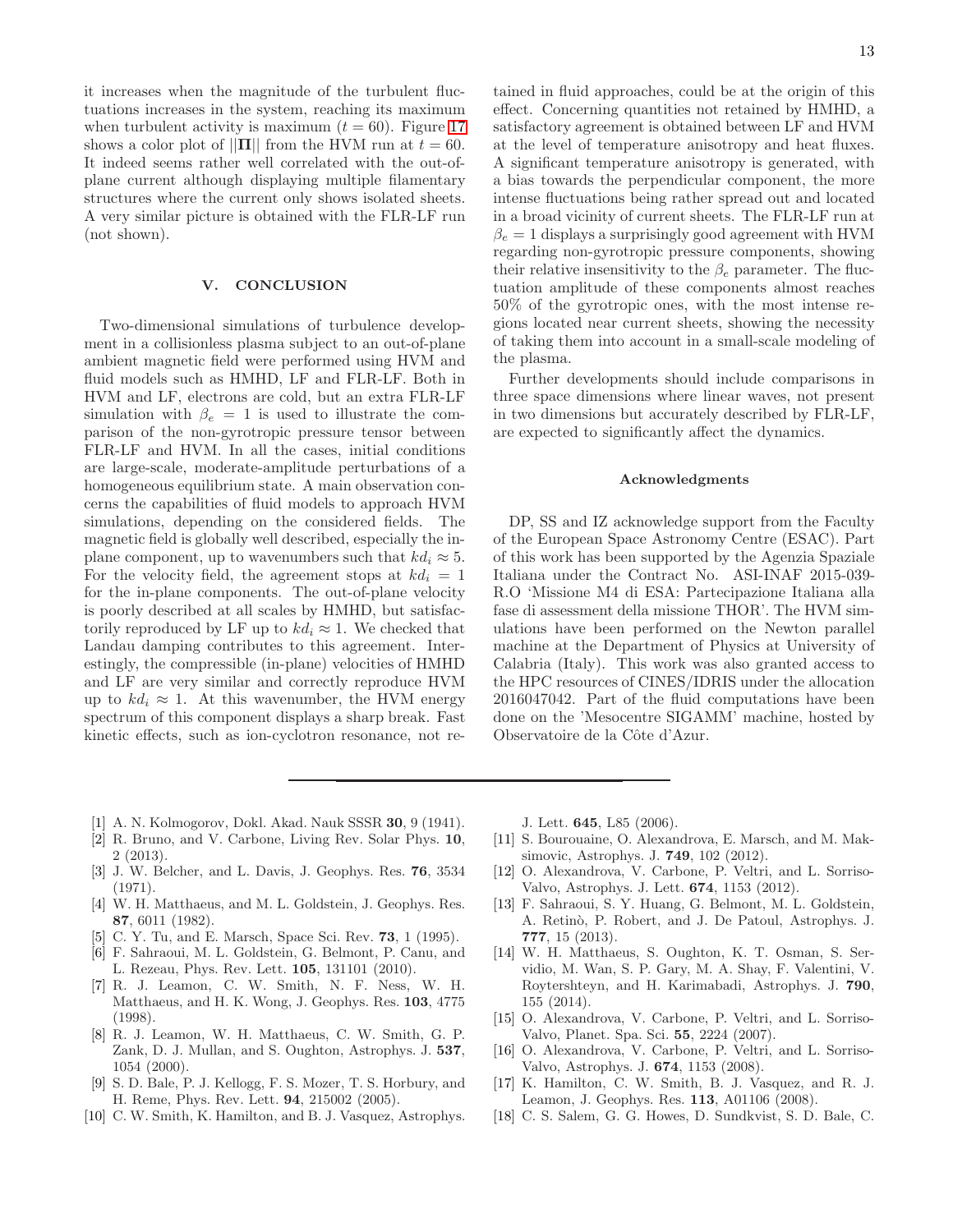C. Chaston, C. H. K. Chen, and F. S. Mozer, Astrophys. J. Lett. 745, L9 (2012).

- [19] K. H. Kiyani, S. C. Chapman, F. Sahraoui, B. Hnat, O. Fauvarque, and Yu. V. Khotyaintsev, Astrophys. J. 763, 10 (2013).
- [20] D. Perrone, O. Alexandrova, A. Mangeney, M. Maksimovic, C. Lacombe, V. Rakoto, J. C. Kasper, and D. Jovanovic, Astrophys. J. 826, 196 (2016).
- <span id="page-13-0"></span>[21] D. Perrone, O. Alexandrova, O. W. Roberts, S. Lion, C. Lacombe, A. Walsh, M. Maksimovic, and I. Zouganelis, Astrophys. J. 849, 49 (2017).
- <span id="page-13-1"></span>[22] E. Marsch, Living Rev. Solar Phys. 3, 1 (2006).
- <span id="page-13-2"></span>[23] J. V. Hollweg, and P. A. Isenberg, J. Geophys. Res. 107, 1147 (2002).
- <span id="page-13-3"></span>[24] F. Valentini, V. Carbone, P. Veltri, and A. Mangeney, Phys. Rev. E 71, 017402 (2005).
- <span id="page-13-4"></span>[25] A. A. Schekochihin, S. C. Cowley, W. Dorland, G. W. Hammett, G. G. Howes, E. Quataert, and T. Tatsuno, Astrophys. J. 182, 310 (2009).
- <span id="page-13-5"></span>[26] A. Retinò, D. Sundkvist, A. Vaivads, F. Mozer, M. André, and C. J. Owen, Nature Phys. **3**, 236 (2007).
- [27] S. Sundkvist, A. Retinò, A. Vaivads, and S. D. Bale, Phys. Rev. Lett. 99, 025004 (2007).
- [28] K. T. Osman, W. H. Matthaeus, A. Greco, and S. Servidio, Astrophys. J. Lett. 727, L11 (2011).
- [29] A. Chasapis, A. Retinò, F. Sahraoui, A. Vaivads, Yu. V. Khotyaintsev, D. Sundkvist, A. Greco, L. Sorriso-Valvo, and P. Canu, Astrophys. J. Lett. 804, L1 (2015).
- <span id="page-13-6"></span>[30] A. Chasapis, W. H. Matthaeus, T. N. Parashar, O. LeContel, A. Retinò, H. Breuillard, Yu. V. Khotyaintsev, A. Vaivads, B. Lavraud, E. Eriksson, Astrophys. J. 836, 247 (2017).
- <span id="page-13-7"></span>[31] O. Pezzi, F. Valentini, and P. Veltri, Phys. Rev. Lett. 116, 145001 (2016).
- <span id="page-13-8"></span>[32] O. Pezzi, J. Plasma Phys. 83, 555830301 (2017).
- <span id="page-13-9"></span>[33] B. D. G. Chandran, B. Li, B. N. Rogers, E. Quataert, and K. Germascherwski, Astrophys. J. 720, 503 (2010).
- <span id="page-13-10"></span>[34] D. A. Gurnett, and A. Bhattacharjee, *Introduction to Plasma Physics: With Space and Laboratory Applications*, Cambridge University Press (2005).
- <span id="page-13-11"></span>[35] G. P. Zank, and W. H. Matthaeus, J. Plasma Phys. 48, 85 (1992).
- <span id="page-13-12"></span>[36] S. Ghosh, and M. L. Goldstein, J. Plasma Phys. 57, 129 (1997).
- <span id="page-13-13"></span>[37] A. S. Kingsep, K. V. Chukbar, and V. V. Ian'kov, Voprosy Teorii Plazmy 16, 209 (1987).
- [38] A. V. Gordeev, A. S. Kingsep, and L. I. Rudakov, Phys. Rep. 243, 215 (1994).
- <span id="page-13-14"></span>[39] J. Cho, and A. Lazarian, Astrophys. J. Lett. 615, L41  $(2004).$
- <span id="page-13-15"></span>[40] P. B. Snyder, G. W. Hammett, and W. Dorland, Phys. Plasmas 4, 3974 (1997).
- <span id="page-13-16"></span>[41] P. L. Sulem, and T. Passot, J. Plasma Phys. 81, 325810103 (2015).
- <span id="page-13-17"></span>[42] A. J. Brizard, and T. S. Hahm, Rev. Mod. Phys. 79, 421 (2007).
- [43] G. G. Howes, S. C. Cowley, W. Dorland, G. W. Hammett, E. Quataert, and A. A. Schekochihin, Astrophys. J. 651, 590 (2006).
- <span id="page-13-18"></span>[44] R. Numata, G. G. Howes, T. Tatsono, M. Barnes, and W. Dorland, J. Comp. Phys. 229, 9347 (2010).
- <span id="page-13-19"></span>[45] C. K. Birdsall, and A. B. Langdon, *Plasma Physics via Computer Simulation*, McGraw-Hill Book Company, Singapore (1985).
- <span id="page-13-20"></span>[46] T. N. Parashar, M. A. Shay, P. A. Cassak, and W. H. Matthaeus, Phys. Plasmas 16, 032310 (2009).
- <span id="page-13-21"></span>[47] H. Karimabadi, V. Roytershteyn, M. Wan, W. H. Matthaeus, W. Daughton, P. Wu, M. Shay, B. Loring, J. Borovsky, E. Leonardis, et al., Phys. Plasmas 20, 012303 (2013).
- <span id="page-13-22"></span>[48] A. Mangeney, F. Califano, C. Cavazzoni, and P. Trávnícek, J. Comp. Phys. 179, 495 (2002).
- [49] F. Valentini, P. Veltri, and A. Mangeney, J. Comp. Phys. 210, 730 (2005).
- <span id="page-13-23"></span>[50] F. Valentini, P. Trávnícek, F. Califano, P. Hellinger, and A. Mangeney, J. Comp. Phys. 225, 753 (2007).
- <span id="page-13-24"></span>[51] F. Valentini, P. Veltri, F. Califano, and A. Mangeney, Phys. Rev. Lett. 101, 025006 (2008).
- [52] F. Valentini, and P. Veltri, Phys. Rev. Lett. 102, 225001 (2009).
- [53] F. Valentini, F. Califano, and P. Veltri, Phys. Rev. Lett. 104, 205002 (2010).
- [54] F. Valentini, D. Perrone, and P. Veltri, Astrophys. J. 739, 54 (2011).
- [55] D. Perrone, F. Valentini, and P. Veltri, Astrophys. J. 741, 43 (2011).
- <span id="page-13-32"></span>[56] S. Servidio, F. Valentini, F. Califano, and P. Veltri, Phys. Rev. Lett. 108, 045001 (2012).
- [57] D. Perrone, F. Valentini, S. Servidio, S. Dalena, and P. Veltri, Astrophys. J. 762, 99 (2013).
- [58] D. Perrone, S. Bourouaine, F. Valentini, E. Marsch, and P. Veltri, J. Geophys. Res. 119, 2400 (2014).
- [59] D. Perrone, F. Valentini, S. Servidio, S. Dalena, and P. Veltri, Eur. Phys. J. D 68, 209 (2014).
- [60] F. Valentini, S. Servidio, D. Perrone, F. Califano, W. H. Matthaeus, and P. Veltri, Phys. Plasmas 21, 082307  $(2014)$ .
- [61] S. Servidio, K. T. Osman, F. Valentini, D. Perrone, F. Califano, S. Chapman,W. H. Matthaeus, and P. Veltri, Astrophys. J. Lett. 781, L27 (2014).
- [62] S. Servidio, F. Valentini, D. Perrone, A. Greco, F. Califano, W. H. Matthaeus, and P. Veltri, J. Plasma Phys. 81, 325810107 (2015).
- [63] C. L. Vásconez, F. Valentini, E. Camporeale, and P. Veltri, Phys. Plasmas 21, 112107 (2014).
- <span id="page-13-33"></span>[64] F. Valentini, D. Perrone, S. Stabile, O. Pezzi, S. Servidio, R. De Marco, F. Marcucci, R. Bruno, B. Lavraud, J. De Keyser, et al., New J. Phys. 18, 125001 (2016).
- [65] O. Pezzi, T. N. Parashar, S. Servidio, F. Valentini, C. L. Vásconez, Y. Yang, F. Malara, W. H. Matthaeus, and P. Veltri, Astrophys. J. 834, 166 (2017).
- <span id="page-13-25"></span>[66] O. Pezzi, T. N. Parashar, S. Servidio, F. Valentini, C. L. Vásconez, Y. Yang, F. Malara, W. H. Matthaeus, and P. Veltri, J. Plasma Phys., 83, 90583015 (2017).
- <span id="page-13-26"></span>[67] P. Henri, S. S. Cerri, F. Califano, F. Pegoraro, C. Rossi, M. Faganello, O. Sebek, P. M. Trávnícek, P. Hellinger, J. T. Frederiksen, et al., Phys. Plasmas 20, 102118 (2013).
- <span id="page-13-27"></span>[68] T. N. Parashar, C. Salem, R. T. Wicks, H. Karimabadi, S. P. Gary, and W. H. Matthaeus, J. Plasma Phys. 81, 905810513 (2015).
- <span id="page-13-28"></span>[69] T. Passot, P. Henri, D. Laveder, and P. L. Sulem, Eur. Phys. J. D 68, 207 (2014).
- <span id="page-13-29"></span>[70] P. Hunana, M. L. Goldstein, T. Passot, P. L. Sulem, D. Laveder, and G. P. Zank, Astrophys. J. 766, 93 (2013).
- <span id="page-13-30"></span>[71] S. Kobayashi, F. Sahraoui, T. Passot, D. Laveder, P. L. Sulem, S. Y. Huang, P. Henri, and R. Smets, Astrophys. J. 839, 122 (2017).
- <span id="page-13-31"></span>[72] C. Z. Cheng, and G. Knorr, J. Comp. Phys. 22, 330